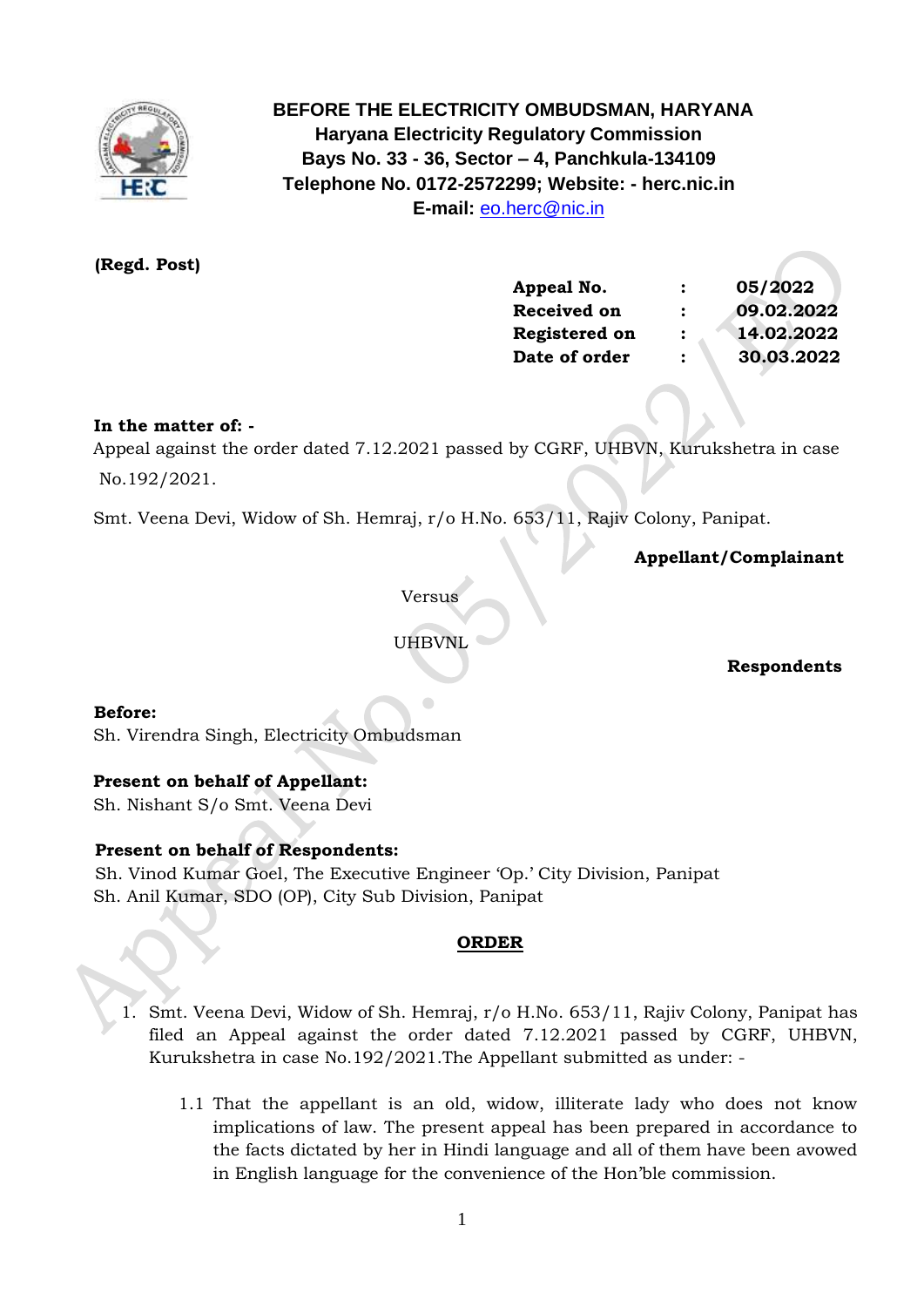- 1.2 That the ld. Forum has wrongly interpreted the complaint dt. 17.11.2021 filed by the appellant, further lead it by passing of impugned order dated 07.12.2021 which is completely against the law and facts proved on file.
- 1.3 That the brief FACTS of the complaint dated 17.11.2021 is as under: यह कि प्रार्थीया वीना विधवा श्री हेम राम निवासी राजीव कॉलोनी, पानीपत की रहने वाली है जो कि एक वृद्ध व अनपढ औरत है। प्रार्थीया ने घरेलू इस्तेमाल हेतु दो बिजली कनैक्शन नं.3045432529 व दुसरा नं.0329340000 सब डिविजन, किला <u>पानीपत से लिया हुआ है व लगातार उक्त कनैक्शन के बिल का भूगतान सम्बन्धित</u> विभाग को अदा करती आ रही है। आपके विभाग के उक्त कर्मचारी प्रार्थीया को गुमराह करने, दबाव बनाकर पैसे ऐंठने व प्रार्थीया के नाम से गलत दस्तावेज तैयार करके परेशान किया जा रहा है। दिनांक 09.07.2021 को सांय के करीब 6:45 बजे दोषी नं.1 राजेश कुमार व दोषी नं.2 राकेश कुमार प्रार्थीया को बिना बताये व उसकी गैर हाजरी में उक्त मकान में लगे मीटर कनैक्शन की जांच करने आ पहुचे और जब प्रार्थीया के परिजन ने इस पर ऐतराज किया कि घर में कोई पुरूष व्यक्ति उपस्थित ना है व कृप्या आप पुरूष व्यक्ति की हाजरी में ही अपनी जांच करें लेकिन दोषीगण ने एक ना सुनी और प्रार्थीया के परिजन के साथ बदतमीज कर बिजली चोरी करने के झुठे केस में फसाने की धमकी देने लगे व मौके पर झगडा कर उक्त दोषीगण ने फर्जी दरखास्त के आधार पर एक एल.एल.–1 चैकिंग रिपोर्ट सिरियल नं.35 बूक नं. 6734 दिनांक 09.07.2021 काट दी। यह कि दिनांक 17.07.2021 को दोपहर समय करीब 2:30 बजे को उक्त दोषीगण नं.3 व 4 प्रार्थीया की गैर हाजरी में उक्त मकान पर आ पहुचे और प्रार्थीया के बिजली मीटर नं.81434198 (कनैक्शन नं.3045432529) को बदलकर नया मीटर जी.पी.-7950546 व बिजली मीटर नं.61335445 (कनैक्शन न.0329340000) को बदलकर नया मीटर नं.जी.पी.7950549 लगा गये। यह कि उक्त प्रतिस्थापना कार्यवाही हेतु उक्त दोषीगण ने ना तो प्रार्थीया व उसके किसी परिजन को सूचित किया, ना ही प्रार्थीया व उसके किसी परिजन को पूराने या नये मीटर सम्बन्धित कोई जानकारी दी और दोषीगण ने आपस में मिलीभगत करके दो स्मार्ट मीटरिंग-1 मीटर प्रतिस्थापना रसीद नं.356 बुक नं.8 दिनांक 17.07.2021 व नं.357 बुक नं.8 दिनांक 17.07.2021 समय करीब 2:40 पी.एम. पर प्रार्थीया के फर्जी हस्ताक्षर कर व फर्जी मोबाईल नं.9728652550 लिखकर जारी कर दी। जिससे साबित होता .<br>है कि दोषीगण ने जानबुझकर प्रार्थीया से पैसे हडपने व परेशान करने की नियत से ऐसा किया है जो कि सरासर गलत है, निराधार व गैर कानूनी है।

## **GROUNDS OF APPEAL: -**

- ➢ That the order of the Ld. Forum is totally vicious as it is based upon conjectures and surmises.
- ➢ That the facts mentioned and evidences produced by the appellant before forum, are highly reliable and can be relied upon to direct legal action against the wrong doers. Rather in contrary to it, the Ld. Forum has failed in appreciating the same being predetermined for dismissal.
- ➢ The impugned order is based upon numerous infirmities like:-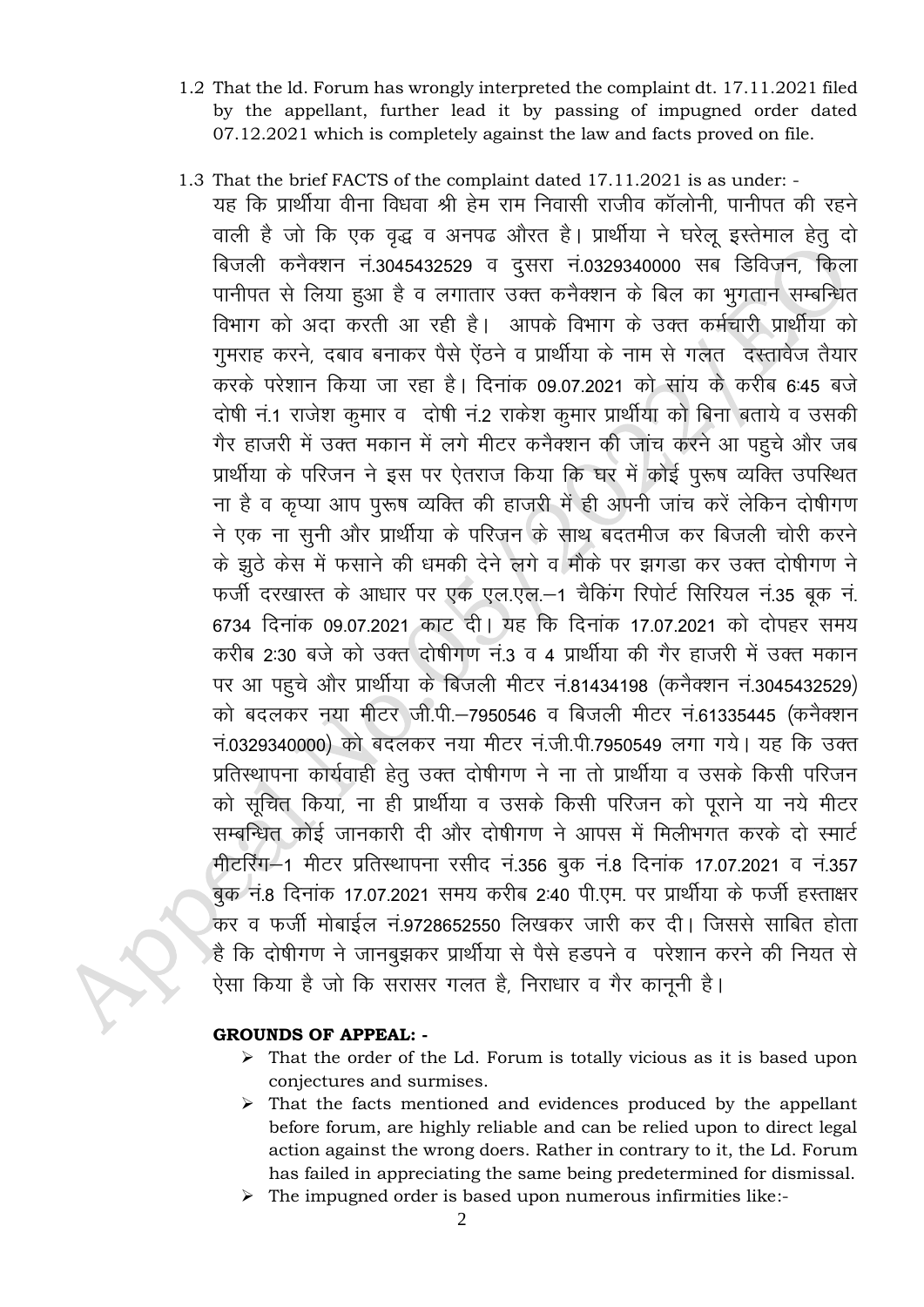In the first para itself ld. Forum has wrongly interpreted the complaint filed by the appellant as change of meter illegally in fact the complaint filed by the complainant is with regard to harassment, misleading, misbehaving, negligence caused by Rajesh Raheja J.E., Rakesh Kumar, L.M. (UHBVN, panipat) during unauthorized inspection done after the office hours that too without informing the appellant and documents forged by Mohit (UHBVN, panipat) & Naveen of L&T company while changing appellant's meters that too without informing.

Despite of the fact that in reply respondent no. 2 duly admitted that said officials had visited the premises of complainant/appellant on 09.07.2021, but the ld. Forum over looked the version of said officials in video dated: 09.07.2021 that they do not possess any authority letter/order to inspect the premises after office hours.

 Moreover, the high pitch used by said official and crowd gathered behind is enough to illustrate his behavior/conduct with their consumer and humiliation made to them.

- $\triangleright$  Further the respondent no. 2 also played bluff before the forum by submitting a frivolous version in their reply i.e. "it is further added that both meters were existing on the wall of the house at the outer side that's why no question arise like fake signature on acknowledgement" and on similar footing the ld. Forum just ignored the same being predetermined.
- ➢ Further in the last lines of the order the ld. Forum discussed about contentions with regard to complainant's fake signature on the MCO receipt issued by the L&T company that "L&T supervisor Sh. Sachin present during the proceedings informed that the signatures might have been appended by tenants of the complainant", but the ld forum failed in considering that neither such tenant was made to appear before them, nor its name has been disclosed nor said official was asked about the mobile no. 9728652550 nor enquire about why those officials didn't made any objection when so called tenant was appending signatures in complainant's name etc. which clearly shows that all such act have been done by them in absence of the complainant and they have been conspired with each other to forged complainant's signature on MCO receipt.

 Moreover, by placing its reliance over such a version, the ld forum and the L&T company, both have been encouraging acts of forging.

 It is pertinent to mention here that the appellant is an illiterate lady, who does not know to put her signatures in either language.

- $\triangleright$  That there are many other arguable points which will be referred to at the time of arguments.
- 1.4 That there are other arguable points on law and facts which if appreciated would go to the roots of the case and will point towards the harassment, misleading, misbehaving, negligence caused by Rajesh Raheja J.E., Rakesh Kumar, L.M. (UHBVN, Panipat) and Mohit (UHBVN, Panipat) & Naveen of L&T company for forging with records/documents. Hence this appeal.
- 1.5 That the appeal is well within time. It is, therefore, prayed that the impugned order of the Forum be kindly set aside and direction for legal as well as disciplinary action against the Rajesh Raheja JE, Rakesh Kumar, L.M., Mohit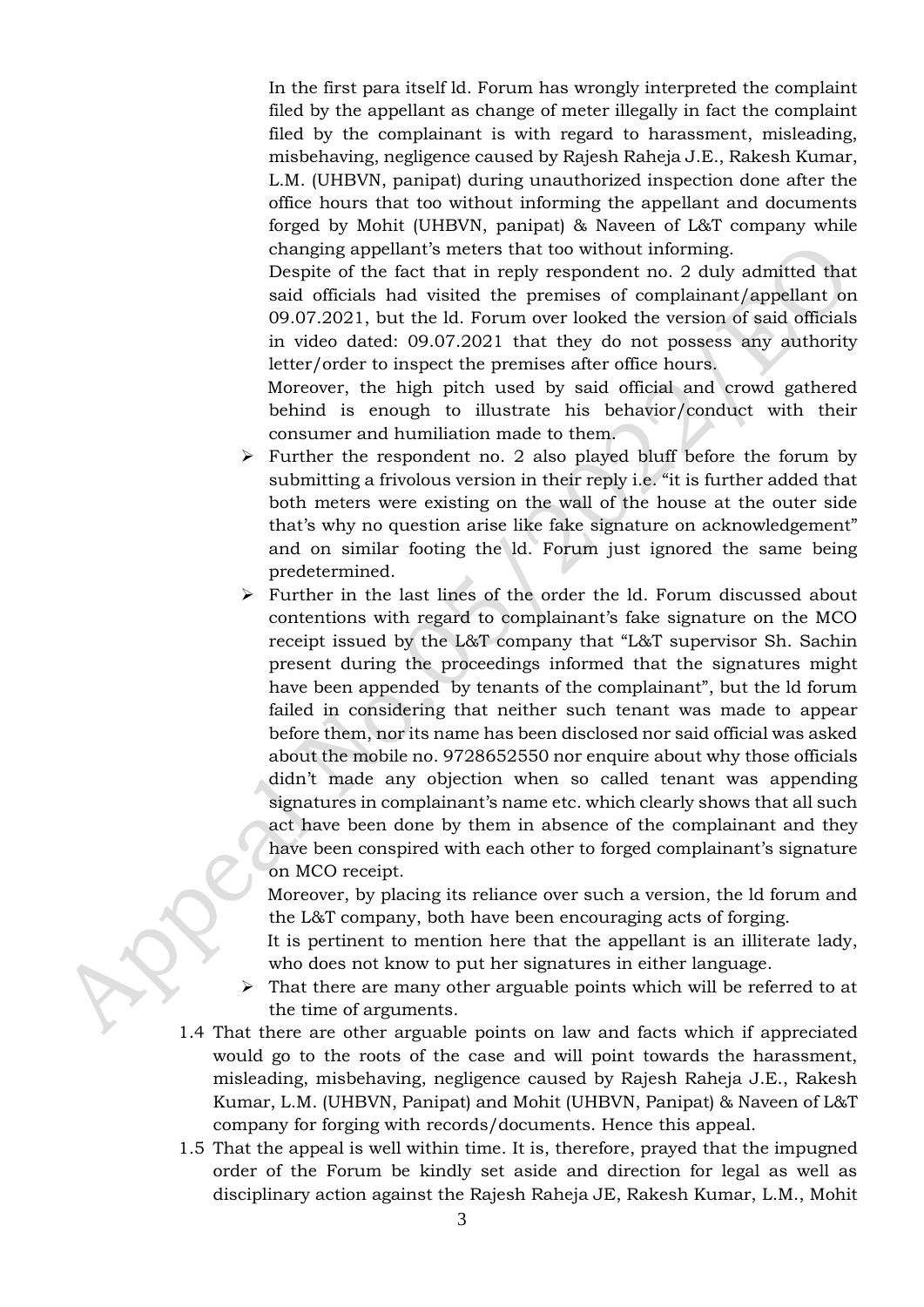(all working in UHBVNL, Panipat) and concerned official of L& T company namely Naveen be passed.

- 2. The appeal was registered on 14.02.2022 as an appeal No. 05/2022 and accordingly, notice of motion to the Appellant and the Respondents was issued on 15.02.2022 for hearing the matter on 10.03.2022.
- 3. The hearing was held on 10.03.2022, as scheduled. At the outset it is observed that no reply has been submitted by the respondents. When asked the respondent SDO submitted that the same would be submitted shortly. The respondent SDO is directed to submitted the para wise reply within seven days with a copy to the appellant. The matter was adjourned to 30.03.2022.
- 4. SDO (OP), City Sub Division, Panipat vide his email on 29.03.2022 (vide Memo. No. 4912 dated 29.03.2022) has submitted reply which is as under: -

In this regard, it is submitted that the complaint has made complaint about forcefully replacement in two nos. existing meters installed in the premises of complainant with new smart meter having A/c No.3045432529 and 0329340000 in the name of Smt. Veena Rani whose para-wise reply is as under: -

**Reply of Para 1: -**It is a matter of record

**Reply of Para II: -**As per record there are two nos. connections having A/c No. 3045432529 (NDS) and 0329340000 (DS) in the name of Smt. Veena Rani are running under this office jurisdiction.

**Reply of Para No. 3 & 4: -**It is wrong and denied that any official of the Nigam threatened / mis guide to complainant. It is agreed that the officials Sh. Rajesh Raheja, JE along with Sh. Rakesh Kumar, LM was visited the premises on dated 9.7.2021 being to furnish the reply of CM Window complaint (Comp. No.CMOFF/N/2021/002578) made by Smt. Visvendu (neighbor of the complainant) in which the CM Window complainant alleged that H.No. 406/10, 405/10, 232/10 are stealing electricity since a long time that's why the official of the Nigam visited the premises of the complainant Smt. Veena Rani on dated 09.07.2021 to check the working of the meter vide LL1 No. 35/6734. It is further added that during checking the premises by the officials nothing is found like stealing of electricity as well as no any complaint made by the complainant about misbehaving / threatening by any officials on that day.

**Reply of Para No.5:** - It is agreed that the existing both meters were replaced with new smart meters by L&T team with directions given by U/ signed, being to avoid like litigations arise through repeated complaint by the neighbor of the complainant. It is further added that both meters were existing on the wall of the house at outer side. As the reply given by Sh. Sachin in charge of L&T team Panipat that as per verbal communication received from concerned JE area in-charge, old meters of account no. 0329340000 and 3045432529 were replaced by our field team. After replacement of old meters, the sealing slip was received (by signing the copy) by the person who was available on premises at that time. So, there is no question arise like fake signature on acknowledgement.

So, it is clear that no official seems faulty to perform his duties. Hence the complaint may be disposed off.